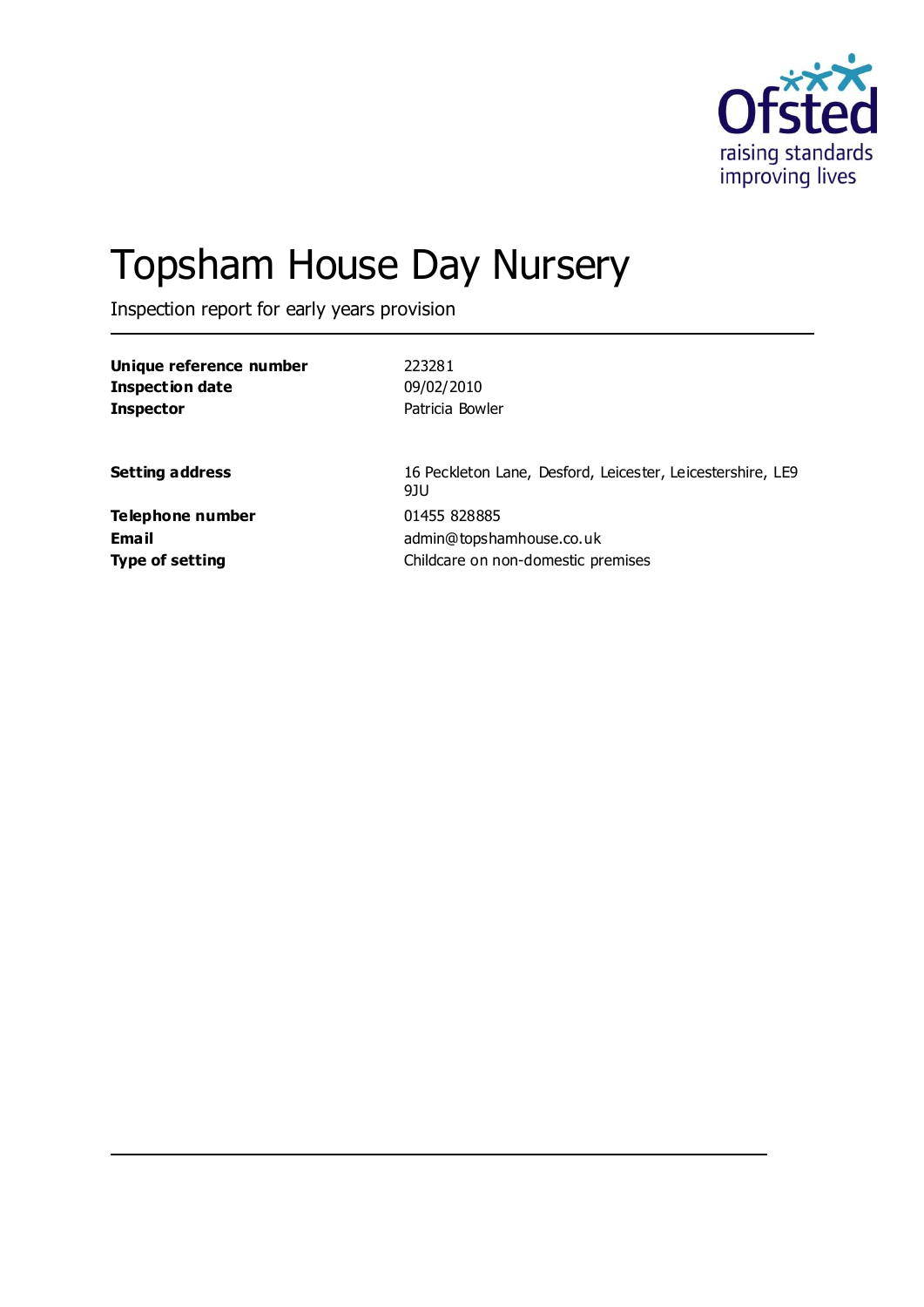The Office for Standards in Education, Children's Services and Skills (Ofsted) regulates and inspects to achieve excellence in the care of children and young people, and in education and skills for learners of all ages. It regulates and inspects childcare and children's social care, and inspects the Children and Family Court Advisory Support Service (Cafcass), schools, colleges, initial teacher training, work-based learning and skills training, adult and community learning, and education and training in prisons and other secure establishments. It rates council children's services, and inspects services for looked after children, safeguarding and child protection.

If you would like a copy of this document in a different format, such as large print or Braille, please telephone 0300 123 1231, or email enquiries@ofsted.gov.uk.

You may copy all or parts of this document for non-commercial educational purposes, as long as you give details of the source and date of publication and do not alter the information in any way.

Royal Exchange Buildings St Ann's Square Manchester M2 7LA

T: 0300 123 1231 Textphone: 0161 618 8524 E: enquiries@ofsted.gov.uk W: [www.ofsted.gov.uk](http://www.ofsted.gov.uk/)

© Crown copyright 2009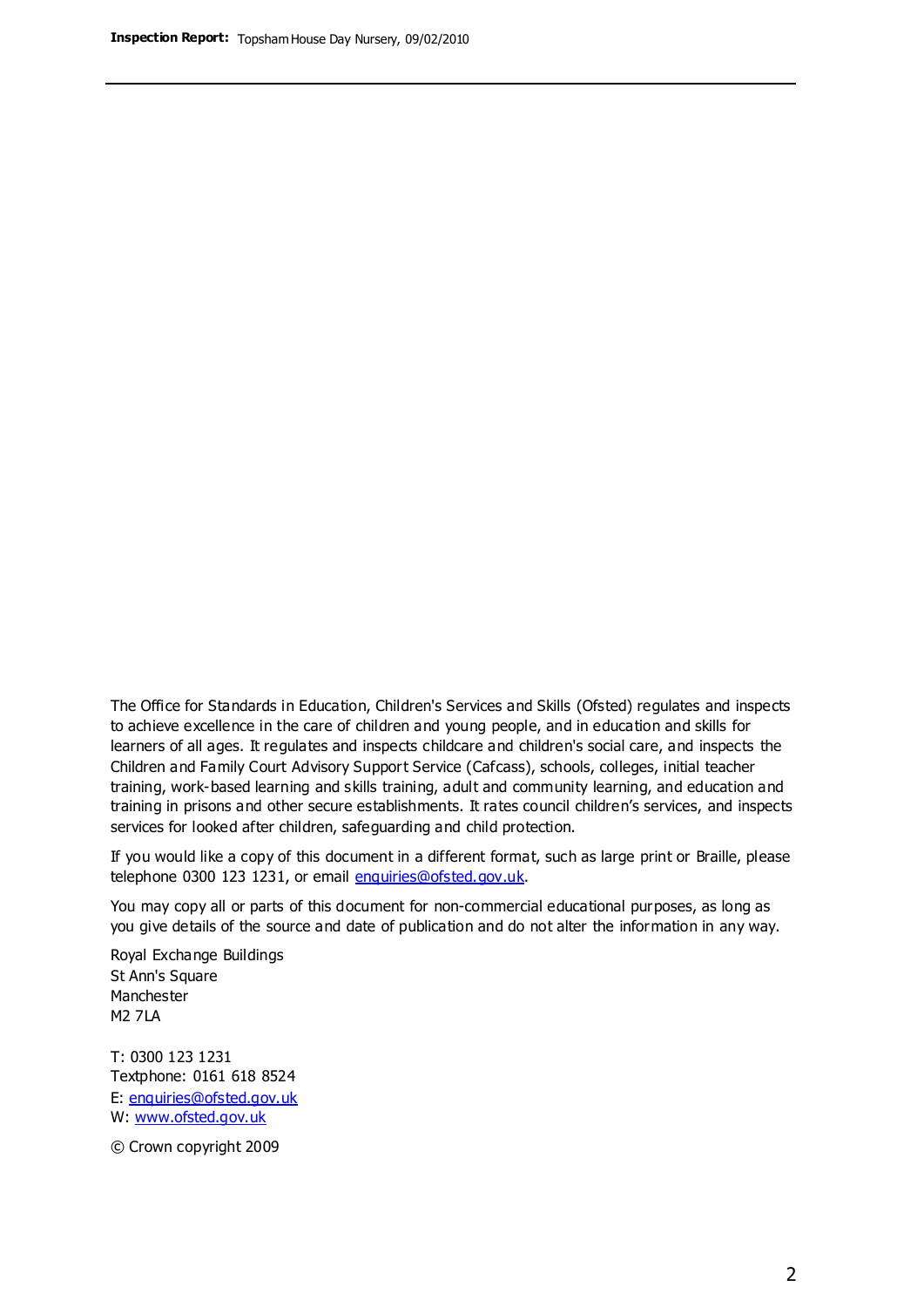### **Introduction**

This inspection was carried out by Ofsted under Sections 49 and 50 of the Childcare Act 2006 on the quality and standards of the registered early years provision. 'Early years provision' refers to provision regulated by Ofsted for children from birth to 31 August following their fifth birthday (the early years age group). The registered person must ensure that this provision complies with the statutory framework for children's learning, development and welfare, known as the *Early* Years Foundation Stage.

The provider must provide a copy of this report to all parents with children at the setting where reasonably practicable. The provider must provide a copy of the report to any other person who asks for one, but may charge a fee for this service (The Childcare (Inspection) Regulations 2008 regulations 9 and 10).

The setting also makes provision for children older than the early years age group which is registered on the voluntary and/or compulsory part(s) of the Childcare Register. This report does not include an evaluation of that provision, but a comment about compliance with the requirements of the Childcare Register is included in Annex B.

Please see our website for more information about each childcare provider. We publish inspection reports, conditions of registration and details of complaints we receive where we or the provider take action to meet the requirements of registration.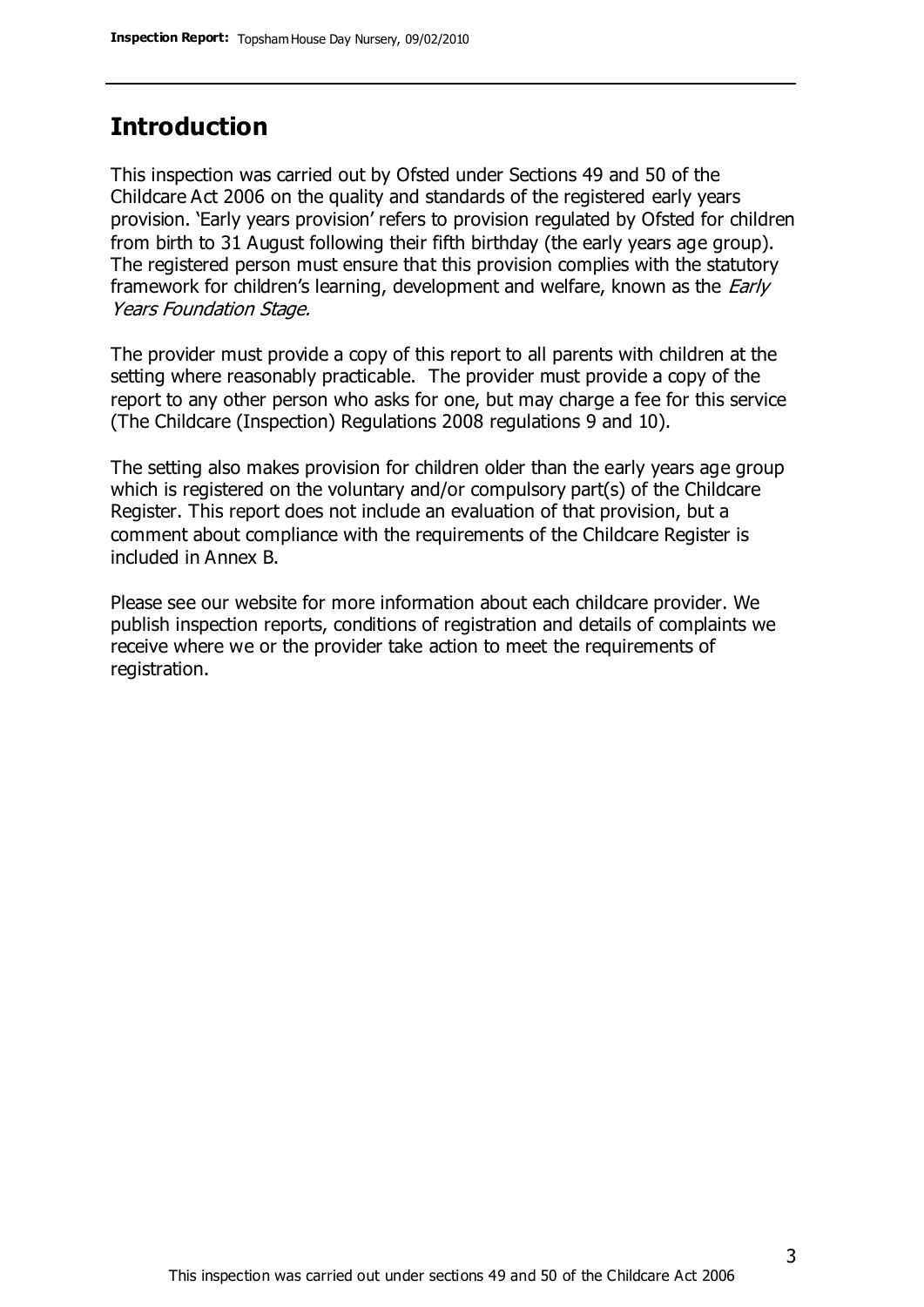### **Description of the setting**

Topsham House Day Nursery opened in 1996. It operates from six rooms on two levels within a purpose built building in Desford, Leicestershire. The nursery is registered on the Early Years Register and both parts of the compulsory Childcare Register to provide care for a maximum of 50 children at any one time, of whom 20 maybe under two years. There are currently 72 children on roll including 39 children receiving government funding for early years education.

The nursery opens each weekday between 07.45am and 6.00pm except for the period between Christmas and New Year.

The nursery employs 12 staff, of whom 11 hold recognised childcare qualifications. A further staff member is currently attending training towards a qualification.

The nursery is a member of the National Day Nurseries Association.

### **The overall effectiveness of the early years provision**

Overall the quality of the provision is good.

Children's individual needs and uniqueness are recognised and met well as staff have a secure understanding of the Early Years Foundation Stage (EYFS). Good relationships are firmly established with parents and carers and other professional agencies to effectively promote children's health and welfare. Good organisation ensures children are cared for in a nurturing environment where their safety and security is fostered well. Children make good progress in their learning and development through robust systems to observe, record and identify their next steps for future learning. They experience a wide range of activities supported with an abundance of equipment and resources. Innovative ideas, often led by children, are seized by staff to inspire children's interest to explore different topics and make learning fun. Well-established systems for self-evaluation and reflective practice demonstrate a strong sense of commitment to maintain and drive further improvement.

### **What steps need to be taken to improve provision further?**

To further improve the early years provision the registered person should:

- treat mealtimes as an opportunity for older and more able children to make active choices and take pleasure in gaining complex skills such as pouring their own drinks
- take necessary steps to prevent the spread of infection with particular reference to hand washing procedures before meals.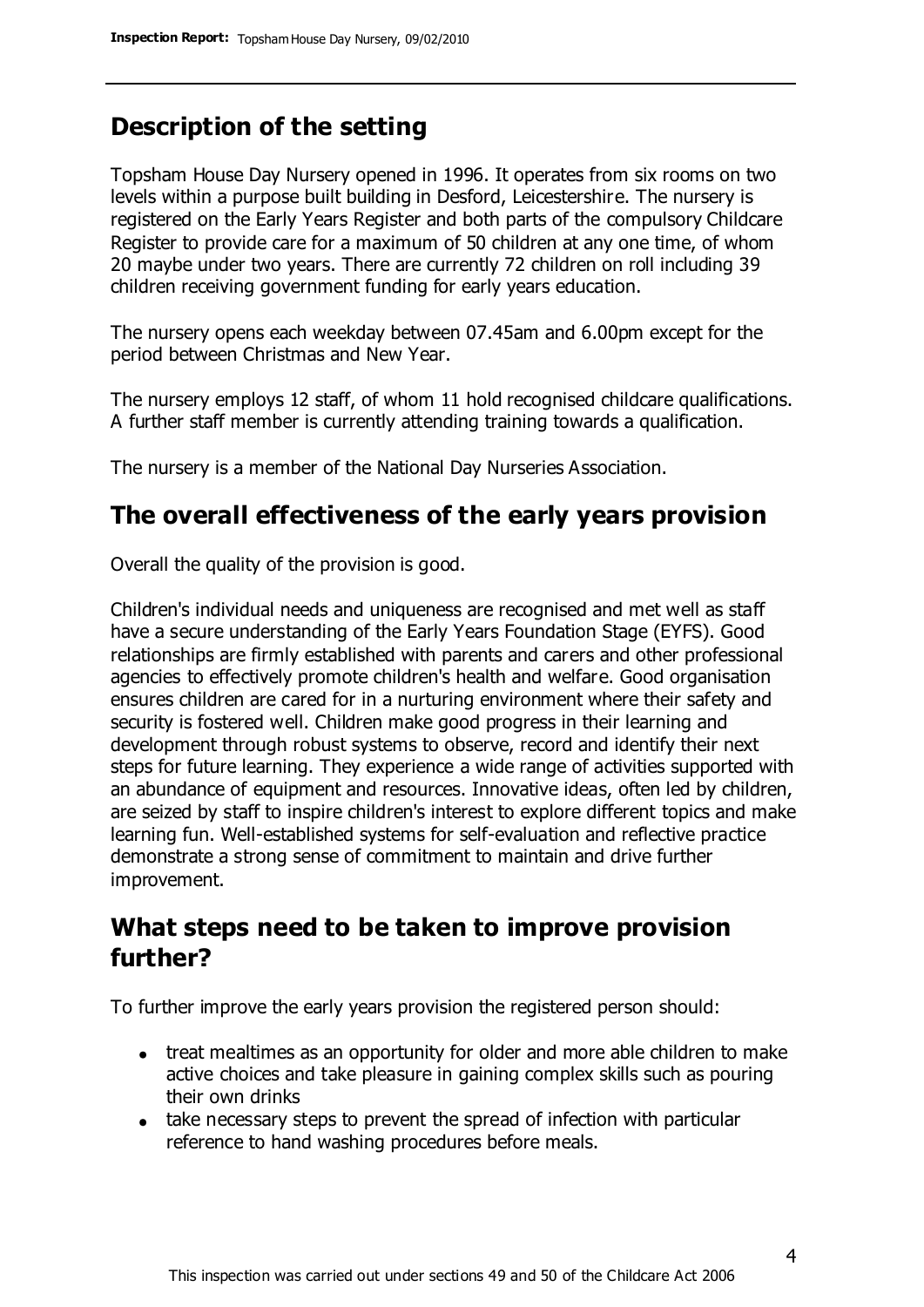### **The effectiveness of leadership and management of the early years provision**

The setting is effectively led and managed as those in charge strive for quality through ongoing self-evaluation processes and a strong commitment to equality and diversity. Required policies, procedures and records for the safe and efficient running of the setting are established and revised as necessary to maintain compliance with the regulations. Robust recruitment and induction procedures ensure qualified staff, with relevant knowledge and experience are suitable to work with children. Further training is supported by management who recognise the benefits to staff development and consequent impact on the quality of the care children receive. Staff work very well together to ensure day-to-day routines are efficiently managed to provide a safe and nurturing environment where children's individual needs are effectively met. Staff are knowledgeable regarding safeguarding issues and the procedures to follow, should they have concerns about a child in their care. Self-evaluation takes into account the views of children, parents, carers and all staff members to identify strengths and drive improvement.

Children are cared for in age-appropriate rooms where their transition through the nursery is led by their readiness and developmental progress. The transfer of information between key persons is managed effectively to ensure ongoing consistent care for children and support for parents and carers. All areas provide children with interesting and exciting experiences to foster their learning and development.

Good communication channels are effective in ensuring information is shared to enable staff to care for children according to their individual needs, interests and their parents' preferences. Documents are diligently established with parents at place commencements and daily discussions, individual records and diaries are used to aid communication. Parents are kept well informed about their children's progress and plans to revise the section for parental input into children's learning on regular progress reports will enable them to support ongoing development within the home. Parent evenings provide formal opportunities to discuss children's progress and now operate over a two day period following parental requests on a recent quality questionnaire.

The setting works diligently with parents and others involved in the children's care, such as health professionals and specialist workers. This ensures all are working together to help children reach their full potential and to support the identification and inclusion of any child with additional needs. Children who have English as an additional language are well supported and are encouraged to take an active role within the setting. The use of recognised signing methods throughout the nursery aid those with communication difficulties in an inclusive environment. Links with local schools are established to aid a smooth transition as children move on in their education.

A positive culture of reflective practice successfully identifies areas of strengths and improvement where all staff contribute to future developments. Team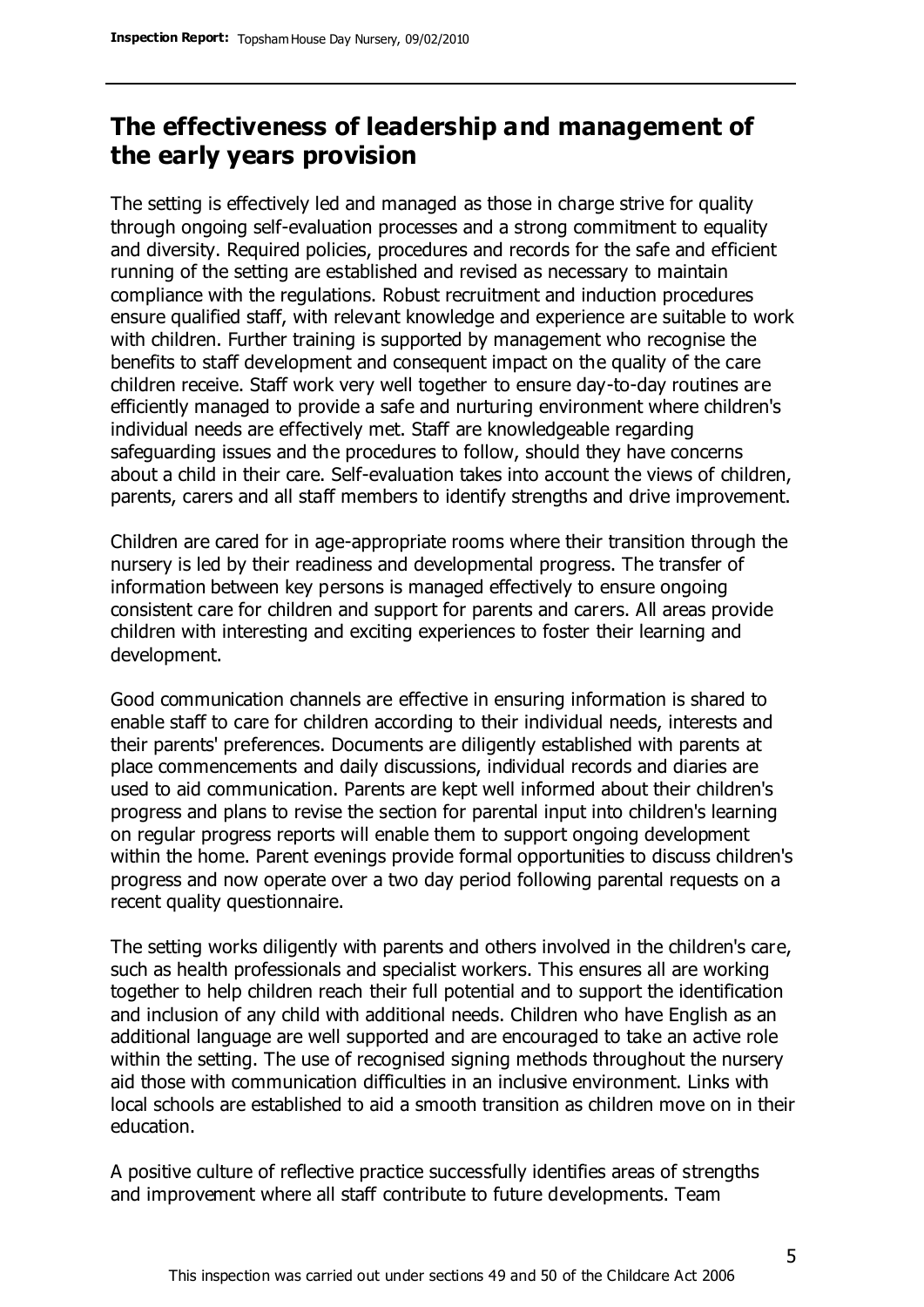meetings are used to discuss working practice and share ideas to seek continuous improvement.

### **The quality and standards of the early years provision and outcomes for children**

Children make good progress towards the early learning goals through a balance of adult-led and child initiated activities. Most resources are easily accessible for children to self-select and they are confident to ask for those stored on higher shelves. Older children are cared for in a room with integral facilities promoting independence as they address their own personal care. Although they are knowledgeable about hand washing following toilet use 'to get rid of germs' routines are not sufficiently maintained to ensure hand washing before snacks and occasionally before meals posing a risk to cross-infection.

Rooms for older children are set out with a range of activities across the six areas of learning. Children persevere at the water tray to fill syringes after asking and observing how this is achieved. A child delights as they succeed in filling it under water and giggles with other children as they push the plunger squirting water onto the floor. The child quickly uses the floor cloth to mop this up recognising the danger saying 'someone might slip and hurt themselves'.

Older children have instigated a range of exciting topics including one about their bodies. They know about bones and internal organs pointing to these and identifying their purpose. They know that the heart pumps blood around the body and lungs inflate 'like balloons to help us breathe'. They talked about and observed X-rays through involvement from a parent in a health profession. Reference books are used frequently to support activities and children are currently engrossed in a topic about other countries. They follow intricate patterns recreated in paint to make didgeridoos from Australia.

An extra large cardboard box was obtained for younger children aged two to three years who decided to make it into a spaceship. Language has developed through stories, books and discussions and they talk enthusiastically about satellites, planets, stars, rocket launch and blast off. Children creep inside closing the 'door' to show the interior which has luminous stars and a control panel. Much discussion takes place as they 'zoom' towards a distant planet.

Babies and very young children are cared for in visually stimulating rooms with a wide range of resources to promote early development. Staff plan flexibly to provide various activities including paint and sand in addition to easily accessible resources, including hand activated toys and those to develop hand-eye coordination and physical skills. Staff follow meticulous hygiene routines and baby's health is actively promoted through parental provision of nappies, creams and wipes to ensure they use familiar products.

Staff observe and assess children during play and maintain written and photographic records of individual achievements. Their next steps in learning are identified and incorporated into activities. Children finding difficulty in using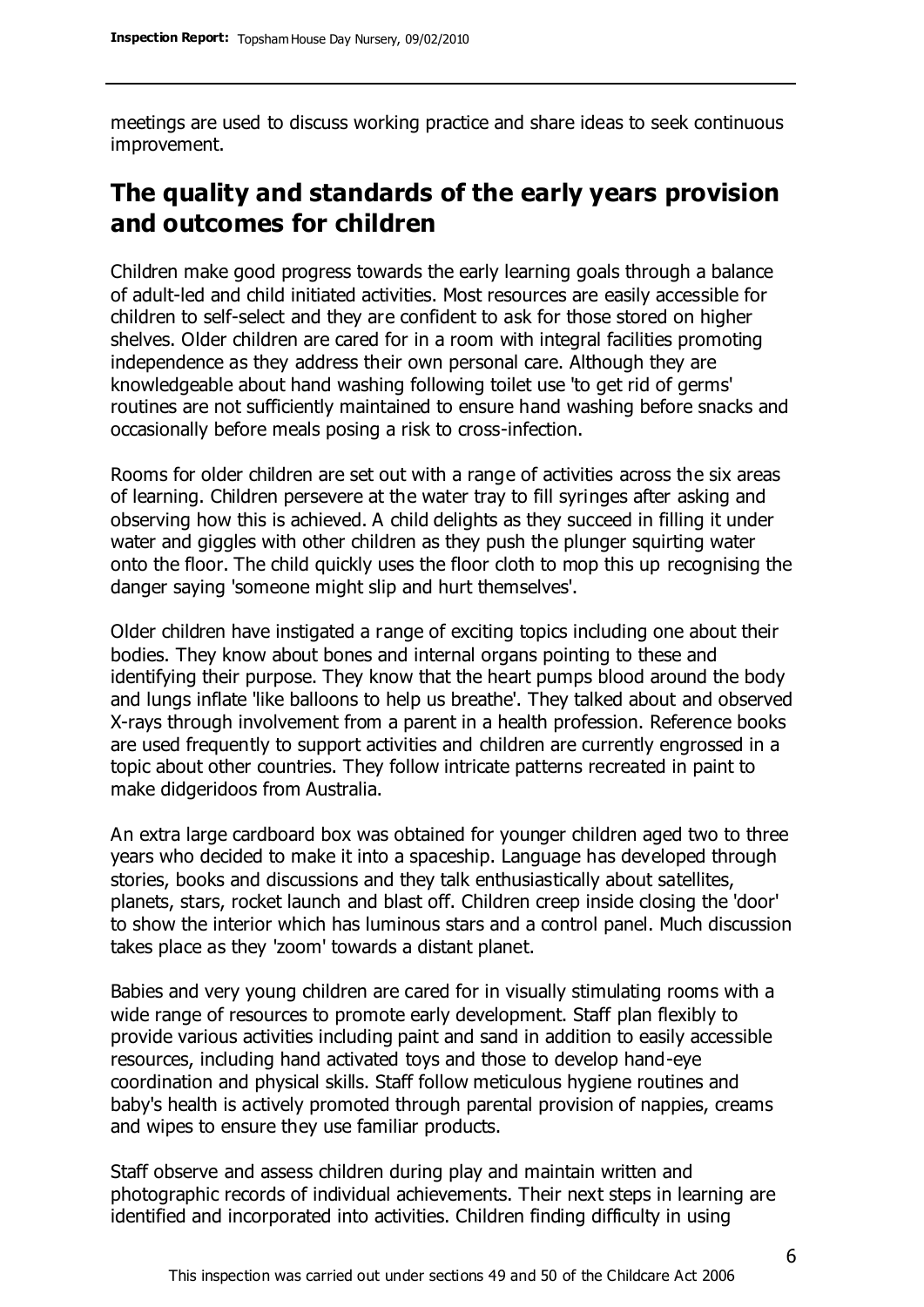scissors practise by cutting dough and jelly to develop dexterity in their progress to cut paper. Learning journeys are used effectively to record and identify children's progress towards the early learning goals.

Children are developing awareness of number in simple action songs including addition and subtracting. Growing awareness of combining numbers to make larger numbers emerge as they sit at the meal table talking about two forks and two knives making four. They recognise letters in reference books linking these to letters in their own names and select and place their name cards in the box to denote their participation at snack time. There are missed opportunities to develop skills in independence and choice during mealtimes as these arrive ready plated giving no opportunity to decide on selection or portion size. Children are not offered the tray containing toast at tea-time to make their own choice between cheese and sardines and older and more able children are not provided with opportunities to develop skills in pouring their own drinks.

Staff implement a range of positive methods to help children understand appropriate behaviour with clear explanations, praise and encouragement. As a result, children know what is expected of them, behave well, take turns when playing with toys or using the computer and developing awareness of how their behaviour affects others.

Children learn about the wider world through positive images to reflect difference and diversity. Books, including reference books, posters, wall displays and play equipment help children to value each other. They take part in various activities to celebrate in a selection of special events and festivals. Outings in the local area enable children to make sense of the world and their place within it.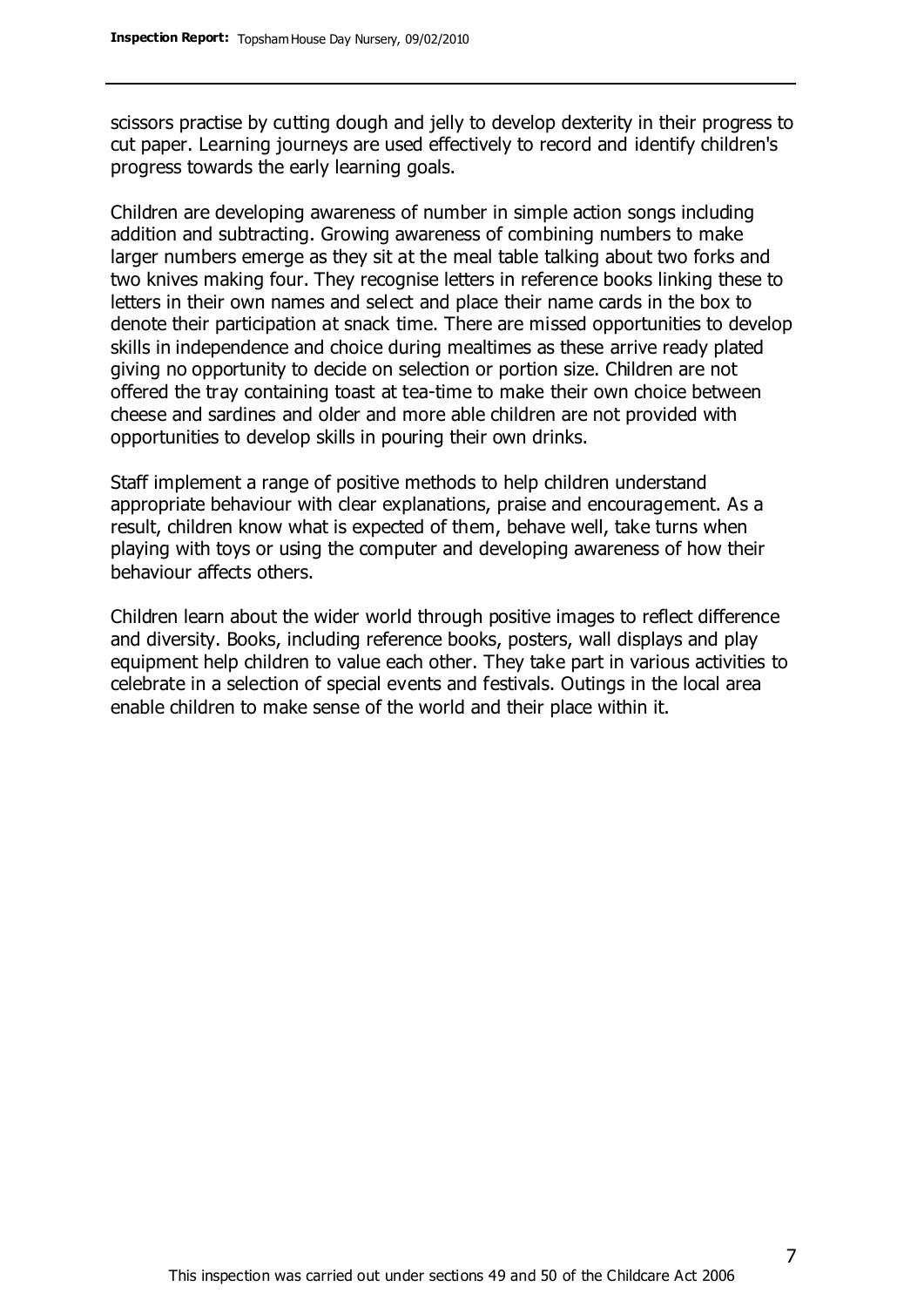### **Annex A: record of inspection judgements**

#### **The key inspection judgements and what they mean**

Grade 1 is Outstanding: this aspect of the provision is of exceptionally high quality Grade 2 is Good: this aspect of the provision is strong Grade 3 is Satisfactory: this aspect of the provision is sound Grade 4 is Inadequate: this aspect of the provision is not good enough

#### **The overall effectiveness of the early years provision**

| How well does the setting meet the needs of the<br>children in the Early Years Foundation Stage? |  |
|--------------------------------------------------------------------------------------------------|--|
| The capacity of the provision to maintain continuous                                             |  |
| improvement                                                                                      |  |

#### **The effectiveness of leadership and management of the early years provision**

| How effectively is the Early Years Foundation Stage led                                         |   |
|-------------------------------------------------------------------------------------------------|---|
| and managed?                                                                                    |   |
| The effectiveness of leadership and management in embedding<br>ambition and driving improvement |   |
|                                                                                                 |   |
| The effectiveness with which the setting deploys resources                                      |   |
| The effectiveness with which the setting promotes equality and                                  |   |
| diversity                                                                                       |   |
| The effectiveness of safeguarding                                                               | 2 |
| The effectiveness of the setting's self-evaluation, including the                               | 2 |
| steps taken to promote improvement                                                              |   |
| The effectiveness of partnerships                                                               |   |
| The effectiveness of the setting's engagement with parents and                                  |   |
| carers                                                                                          |   |

#### **The quality of the provision in the Early Years Foundation Stage**

The quality of the provision in the Early Years Foundation Stage  $\vert$  2

### **Outcomes for children in the Early Years Foundation Stage**

| <b>Outcomes for children in the Early Years Foundation</b>    |  |
|---------------------------------------------------------------|--|
| <b>Stage</b>                                                  |  |
| The extent to which children achieve and enjoy their learning |  |
| The extent to which children feel safe                        |  |
| The extent to which children adopt healthy lifestyles         |  |
| The extent to which children make a positive contribution     |  |
| The extent to which children develop skills for the future    |  |

Any complaints about the inspection or report should be made following the procedures set out in the guidance available from Ofsted's website: www.ofsted.gov.uk